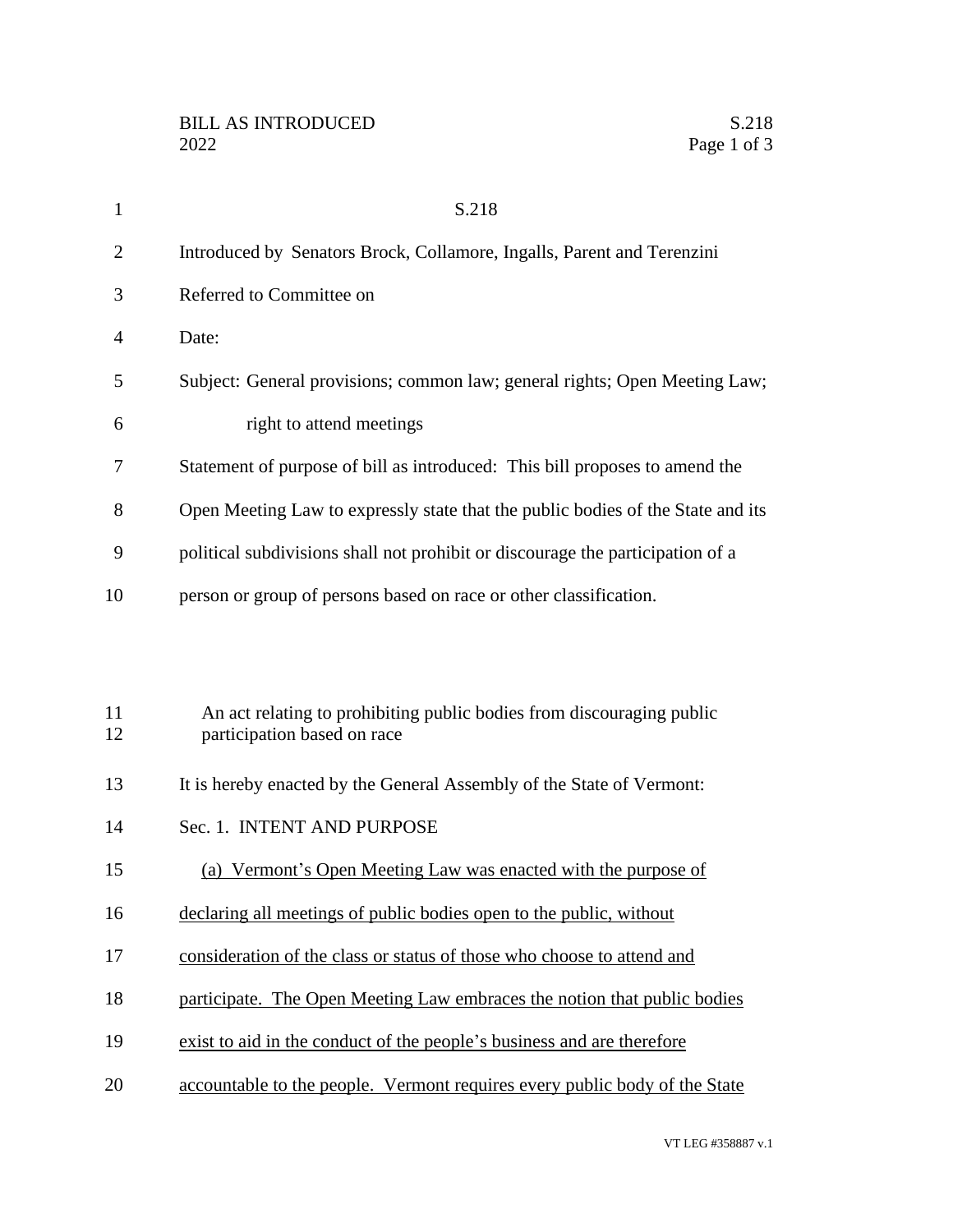| $\mathbf{1}$     | and its political subdivisions to provide the opportunity for the people of       |
|------------------|-----------------------------------------------------------------------------------|
| $\overline{2}$   | Vermont to attend and participate in open meetings. The right to attend public    |
| 3                | meetings is provided to all people and is subject to constitutional guarantees of |
| $\overline{4}$   | equal protection under the law. Accordingly, public bodies should not use the     |
| 5                | voice of government to discourage, hinder, or prohibit the attendance of any      |
| 6                | person or group of persons based on their race or other suspect classification.   |
| $\boldsymbol{7}$ | (b) The General Assembly intends to ensure that no public body of the             |
| 8                | State or its political subdivisions segregates or excludes persons based on race. |
| 9                | Accordingly, the purpose of this act is to amend the Open Meeting Law to          |
| 10               | expressly state that public participation in the meetings of public bodies shall  |
| 11               | not be discouraged or prohibited on the basis of race.                            |
| 12               | Sec. 2. 1 V.S.A. § 312 is amended to read:                                        |
| 13               | § 312. RIGHT TO ATTEND MEETINGS OF PUBLIC AGENCIES                                |
| 14               | * * *                                                                             |
| 15               | $(h)(1)$ At an open meeting, the public shall be given a reasonable               |
| 16               | opportunity to express its opinion on matters considered by the public body       |
| 17               | during the meeting, as long as provided order is maintained. Public comment       |
| 18               | shall be subject to reasonable rules established by the chairperson. This         |
| 19               | subsection shall not apply to quasi-judicial proceedings.                         |